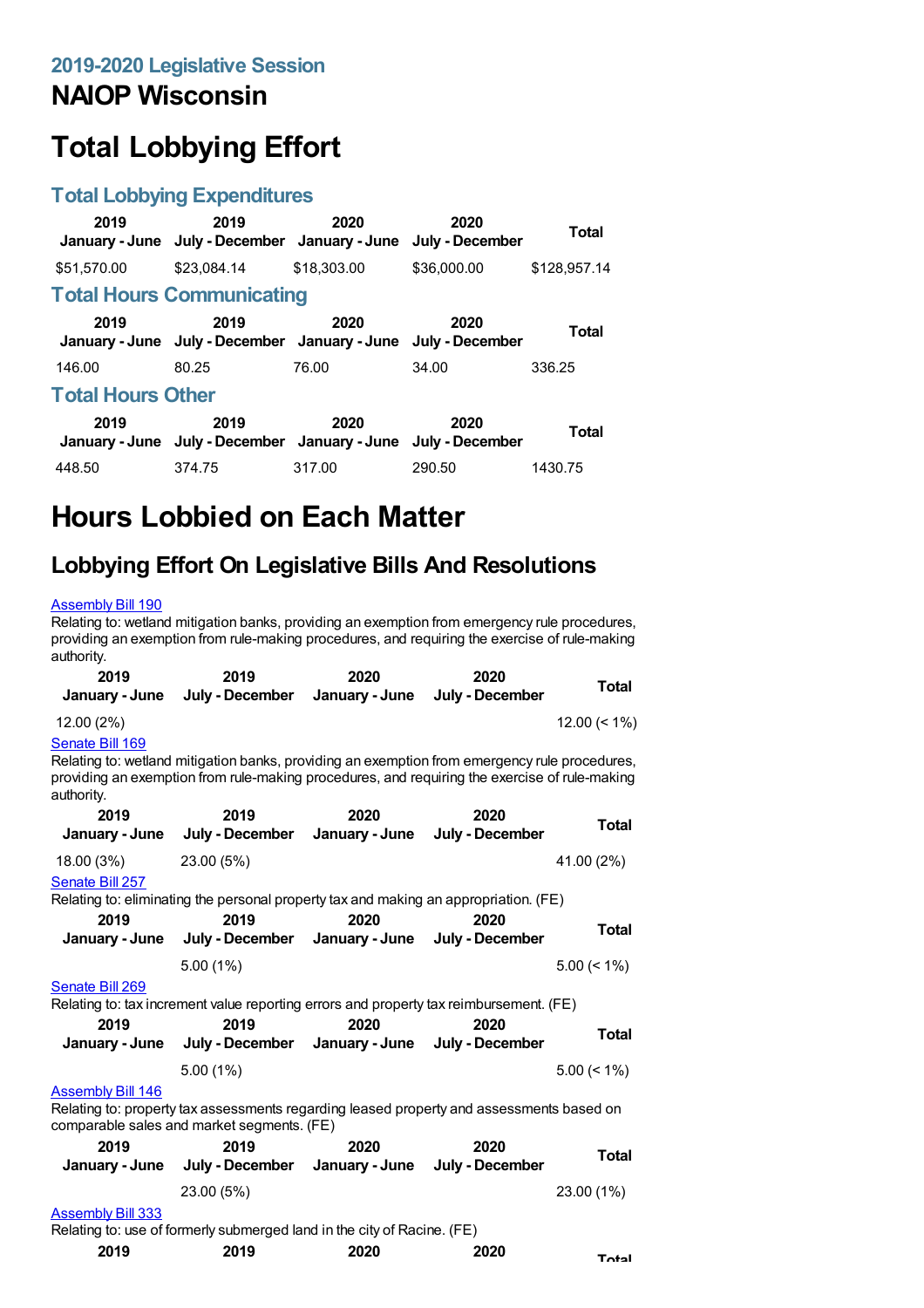| January - June                                                                                                                                                                                                                                                                                  | July - December         | January - June         | July - December         | <b>I</b> Utal                                                                                          |
|-------------------------------------------------------------------------------------------------------------------------------------------------------------------------------------------------------------------------------------------------------------------------------------------------|-------------------------|------------------------|-------------------------|--------------------------------------------------------------------------------------------------------|
|                                                                                                                                                                                                                                                                                                 | 23.00 (5%)              |                        |                         | 23.00 (1%)                                                                                             |
| <b>Assembly Bill 385</b><br>Relating to: retail liquor license quotas. (FE)                                                                                                                                                                                                                     |                         |                        |                         |                                                                                                        |
| 2019<br>January - June                                                                                                                                                                                                                                                                          | 2019<br>July - December | 2020<br>January - June | 2020<br>July - December | <b>Total</b>                                                                                           |
|                                                                                                                                                                                                                                                                                                 | 23.00 (5%)              |                        |                         | 23.00 (1%)                                                                                             |
| <b>Assembly Bill 623</b>                                                                                                                                                                                                                                                                        |                         |                        |                         |                                                                                                        |
| Relating to: changes to a tax incremental district joint review board's voting requirements, requiring<br>that a tax incremental district's project plan include alternative economic projections, and limiting the<br>amount of cash grants a city or village may provide to a developer. (FE) |                         |                        |                         |                                                                                                        |
| 2019<br>January - June                                                                                                                                                                                                                                                                          | 2019<br>July - December | 2020<br>January - June | 2020<br>July - December | Total                                                                                                  |
|                                                                                                                                                                                                                                                                                                 | 23.00 (5%)              | 51.00 (13%)            |                         | 74.00 (4%)                                                                                             |
| Senate Bill 130<br>Relating to: property tax assessments regarding leased property and assessments based on<br>comparable sales and market segments. (FE)                                                                                                                                       |                         |                        |                         |                                                                                                        |
| 2019<br>January - June                                                                                                                                                                                                                                                                          | 2019<br>July - December | 2020<br>January - June | 2020<br>July - December | <b>Total</b>                                                                                           |
|                                                                                                                                                                                                                                                                                                 | 23.00 (5%)              |                        |                         | 23.00 (1%)                                                                                             |
| Senate Bill 306<br>Relating to: use of formerly submerged land in the city of Racine. (FE)                                                                                                                                                                                                      |                         |                        |                         |                                                                                                        |
| 2019                                                                                                                                                                                                                                                                                            | 2019                    | 2020                   | 2020                    |                                                                                                        |
| January - June                                                                                                                                                                                                                                                                                  | July - December         | January - June         | July - December         | Total                                                                                                  |
|                                                                                                                                                                                                                                                                                                 | 23.00 (5%)              |                        |                         | 23.00 (1%)                                                                                             |
| Senate Bill 353                                                                                                                                                                                                                                                                                 |                         |                        |                         |                                                                                                        |
| Relating to: retail liquor license quotas. (FE)<br>2019                                                                                                                                                                                                                                         | 2019                    | 2020                   | 2020                    |                                                                                                        |
| January - June                                                                                                                                                                                                                                                                                  | July - December         | January - June         | July - December         | <b>Total</b>                                                                                           |
|                                                                                                                                                                                                                                                                                                 | 23.00 (5%)              |                        |                         | 23.00 (1%)                                                                                             |
| Senate Bill 560                                                                                                                                                                                                                                                                                 |                         |                        |                         |                                                                                                        |
| Relating to: changes to a tax incremental district joint review board's voting requirements, requiring<br>that a tax incremental district's project plan include alternative economic projections, and limiting the<br>amount of cash grants a city or village may provide to a developer. (FE) |                         |                        |                         |                                                                                                        |
| 2019<br>January - June                                                                                                                                                                                                                                                                          | 2019<br>July - December | 2020<br>January - June | 2020<br>July - December | <b>Total</b>                                                                                           |
|                                                                                                                                                                                                                                                                                                 | 32.00 (7%)              |                        | $3.00(1\%)$             | 35.00 (2%)                                                                                             |
| <b>Assembly Bill 521</b>                                                                                                                                                                                                                                                                        |                         |                        |                         |                                                                                                        |
| Relating to: additional local sales and use tax for Milwaukee County. (FE)<br>2019                                                                                                                                                                                                              | 2019                    | 2020                   | 2020                    |                                                                                                        |
| January - June                                                                                                                                                                                                                                                                                  | July - December         | January - June         | July - December         | <b>Total</b>                                                                                           |
|                                                                                                                                                                                                                                                                                                 |                         | 4.00 (1%)              | $3.00(1\%)$             | $7.00 \le 1\%$                                                                                         |
| <b>Assembly Bill 620</b><br>Relating to: distribution of the aid payment for personal property upon termination of a tax incremental<br>district. (FE)                                                                                                                                          |                         |                        |                         |                                                                                                        |
| 2019<br>January - June                                                                                                                                                                                                                                                                          | 2019<br>July - December | 2020<br>January - June | 2020<br>July - December | <b>Total</b>                                                                                           |
|                                                                                                                                                                                                                                                                                                 |                         | $4.00(1\%)$            |                         | 4.00 $(< 1\%)$                                                                                         |
| <b>Assembly Bill 733</b>                                                                                                                                                                                                                                                                        |                         |                        |                         |                                                                                                        |
| Relating to: housing authorities. (FE)                                                                                                                                                                                                                                                          |                         |                        |                         |                                                                                                        |
| 2019<br>January - June                                                                                                                                                                                                                                                                          | 2019<br>July - December | 2020<br>January - June | 2020<br>July - December | Total                                                                                                  |
|                                                                                                                                                                                                                                                                                                 |                         | $4.00(1\%)$            |                         | 4.00 $($ < 1%)                                                                                         |
| <b>Assembly Bill 842</b>                                                                                                                                                                                                                                                                        |                         |                        |                         |                                                                                                        |
|                                                                                                                                                                                                                                                                                                 |                         |                        |                         | Relating to: providing funding related to PFAS programs and positions, granting rule-making authority, |
| and making an appropriation. (FE)<br>2019                                                                                                                                                                                                                                                       | 2019                    | 2020                   | 2020                    | <b>Tatal</b>                                                                                           |

| 20 I J | 20 I J | LULU<br>January - June July - December January - June July - December | LULU        | Total          |
|--------|--------|-----------------------------------------------------------------------|-------------|----------------|
|        |        | $4.00(1\%)$                                                           | $3.00(1\%)$ | $7.00 \le 1\%$ |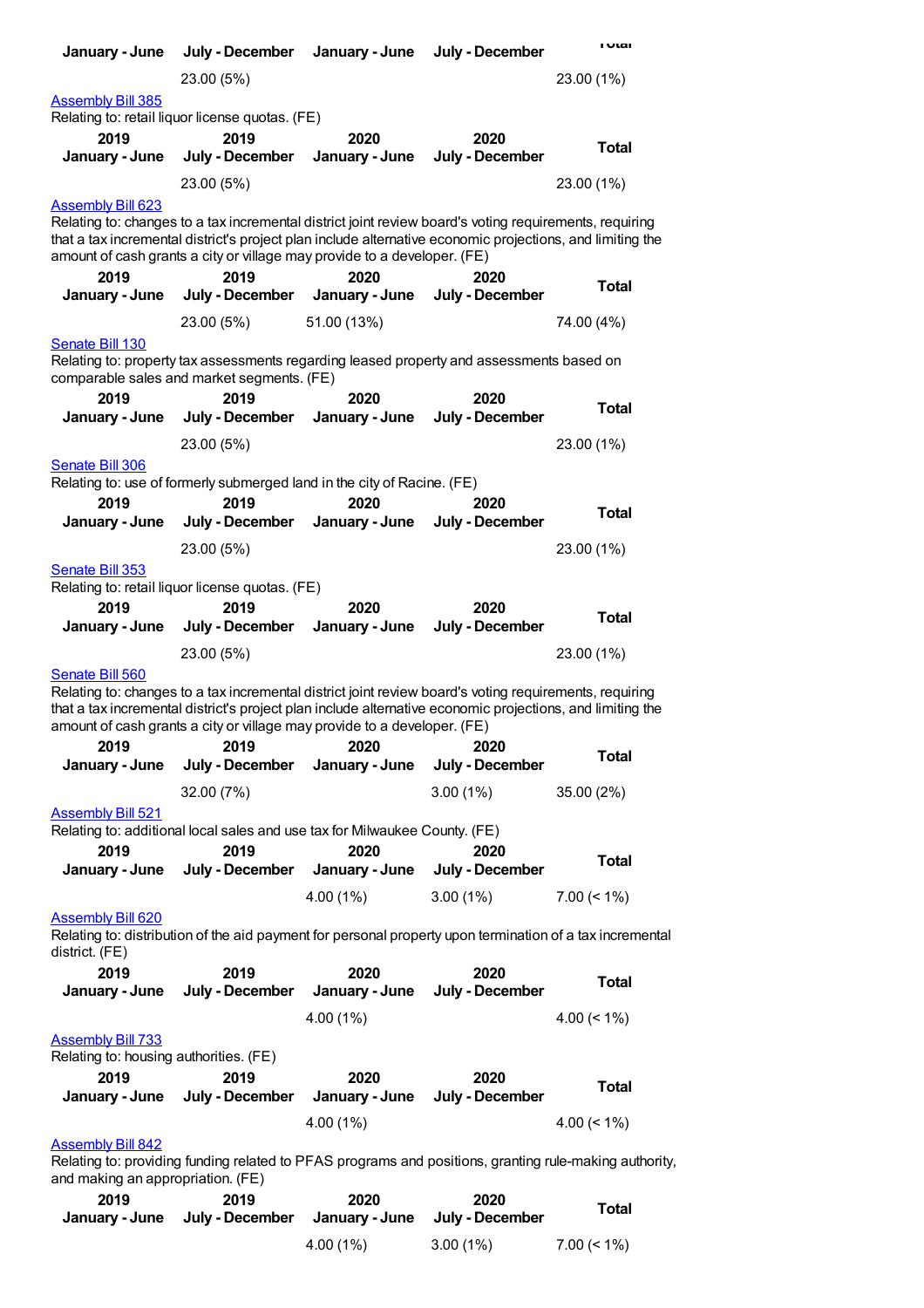#### [Assembly](https://lobbying.wi.gov/What/BillInformation/2019REG/Information/17814?tab=Efforts) Bill 843

Relating to: PFAS standards and grant programs, providing blood testing for certain individuals, requiring a cancer cluster study, extending the time limit for emergency rule procedures, providing an exemption from emergency rule procedures, and granting rule-making authority. (FE)

| 2019                                                                    | 2019                                                                    | 2020                   | exemption from emergency rule procedures, and granting rule-making authority. (FE)<br>2020            |                                                                                                                                                                                                                         |
|-------------------------------------------------------------------------|-------------------------------------------------------------------------|------------------------|-------------------------------------------------------------------------------------------------------|-------------------------------------------------------------------------------------------------------------------------------------------------------------------------------------------------------------------------|
| January - June                                                          | July - December                                                         | January - June         | July - December                                                                                       | <b>Total</b>                                                                                                                                                                                                            |
|                                                                         |                                                                         | 4.00 (1%)              | $3.00(1\%)$                                                                                           | $7.00 \le 1\%$                                                                                                                                                                                                          |
| <b>Assembly Bill 598</b>                                                |                                                                         |                        |                                                                                                       |                                                                                                                                                                                                                         |
| law.                                                                    |                                                                         |                        | Relating to: requirements related to condominium documents and technical changes to condominium       |                                                                                                                                                                                                                         |
| 2019                                                                    | 2019                                                                    | 2020                   | 2020                                                                                                  |                                                                                                                                                                                                                         |
| January - June                                                          | July - December                                                         | January - June         | July - December                                                                                       | <b>Total</b>                                                                                                                                                                                                            |
|                                                                         |                                                                         | 8.00(2%)               |                                                                                                       | $8.00 \le 1\%$                                                                                                                                                                                                          |
| <u>Assembly Bill 859</u>                                                |                                                                         |                        |                                                                                                       |                                                                                                                                                                                                                         |
| units of government to implement workforce housing initiatives. (FE)    |                                                                         |                        | Relating to: making changes related to mixed-use tax incremental financing districts, increasing the  | amount of time a city or village may extend the life of a tax incremental district to improve its affordable<br>and workforce housing, allowing a reduction in the amount of certain impact fees, and authorizing local |
| 2019<br>January - June                                                  | 2019<br>July - December                                                 | 2020<br>January - June | 2020<br>July - December                                                                               | <b>Total</b>                                                                                                                                                                                                            |
|                                                                         |                                                                         |                        |                                                                                                       |                                                                                                                                                                                                                         |
| Senate Bill 512                                                         |                                                                         | 12.00 (3%)             |                                                                                                       | $12.00 \le 1\%$                                                                                                                                                                                                         |
| association and a unit owner.                                           |                                                                         |                        | Relating to: creating a pre-filing notice requirement applicable to a dispute between a condominium   |                                                                                                                                                                                                                         |
| 2019                                                                    | 2019                                                                    | 2020                   | 2020                                                                                                  | <b>Total</b>                                                                                                                                                                                                            |
| January - June                                                          | July - December                                                         | January - June         | July - December                                                                                       |                                                                                                                                                                                                                         |
|                                                                         |                                                                         | 16.00 (4%)             |                                                                                                       | 16.00 $($ < 1% $)$                                                                                                                                                                                                      |
| <b>Assembly Bill 551</b>                                                |                                                                         |                        |                                                                                                       |                                                                                                                                                                                                                         |
| Relating to: the presumption of riparian rights on navigable waterways. |                                                                         |                        |                                                                                                       |                                                                                                                                                                                                                         |
| 2019                                                                    | 2019                                                                    | 2020                   | 2020                                                                                                  | <b>Total</b>                                                                                                                                                                                                            |
| January - June                                                          | July - December                                                         | January - June         | July - December                                                                                       |                                                                                                                                                                                                                         |
|                                                                         |                                                                         | 24.00 (6%)             |                                                                                                       | 24.00 (1%)                                                                                                                                                                                                              |
| <b>Assembly Bill 691</b>                                                |                                                                         |                        | Relating to: prohibiting an assessor from changing the valuation of property based solely on a recent |                                                                                                                                                                                                                         |
| sale of the property. (FE)                                              |                                                                         |                        |                                                                                                       |                                                                                                                                                                                                                         |
| 2019                                                                    | 2019                                                                    | 2020                   | 2020                                                                                                  | <b>Total</b>                                                                                                                                                                                                            |
| January - June                                                          | July - December                                                         | January - June         | July - December                                                                                       |                                                                                                                                                                                                                         |
|                                                                         |                                                                         | 24.00 (6%)             |                                                                                                       | 24.00 (1%)                                                                                                                                                                                                              |
| <b>Assembly Bill 544</b>                                                |                                                                         |                        |                                                                                                       |                                                                                                                                                                                                                         |
|                                                                         |                                                                         |                        | Relating to: workforce housing tax credits and economic development revolving loan funds. (FE)        |                                                                                                                                                                                                                         |
| 2019<br>January - June                                                  | 2019<br>July - December                                                 | 2020<br>January - June | 2020<br>July - December                                                                               | <b>Total</b>                                                                                                                                                                                                            |
|                                                                         |                                                                         |                        |                                                                                                       |                                                                                                                                                                                                                         |
| Senate Bill 484                                                         |                                                                         | 35.00 (9%)             |                                                                                                       | 35.00 (2%)                                                                                                                                                                                                              |
|                                                                         |                                                                         |                        | Relating to: workforce housing tax credits and economic development revolving loan funds. (FE)        |                                                                                                                                                                                                                         |
| 2019<br>January - June                                                  | 2019<br>July - December                                                 | 2020<br>January - June | 2020<br>July - December                                                                               | <b>Total</b>                                                                                                                                                                                                            |
|                                                                         |                                                                         |                        |                                                                                                       |                                                                                                                                                                                                                         |
|                                                                         |                                                                         |                        | $3.00(1\%)$                                                                                           | $3.00 \le 1\%$                                                                                                                                                                                                          |
| Senate Bill 501                                                         | Relating to: the presumption of riparian rights on navigable waterways. |                        |                                                                                                       |                                                                                                                                                                                                                         |
| 2019                                                                    | 2019                                                                    | 2020                   | 2020                                                                                                  |                                                                                                                                                                                                                         |
| January - June                                                          | July - December                                                         | January - June         | July - December                                                                                       | <b>Total</b>                                                                                                                                                                                                            |
|                                                                         |                                                                         |                        | 3.00(1%)                                                                                              | $3.00 \le 1\%$                                                                                                                                                                                                          |

## **Lobbying Effort On Budget Bill Subjects**

|      | <b>General Fund Taxes: Other Tax Provisions</b>                       |      |      |       |
|------|-----------------------------------------------------------------------|------|------|-------|
| 2019 | 2019<br>January - June July - December January - June July - December | 2020 | 2020 | Total |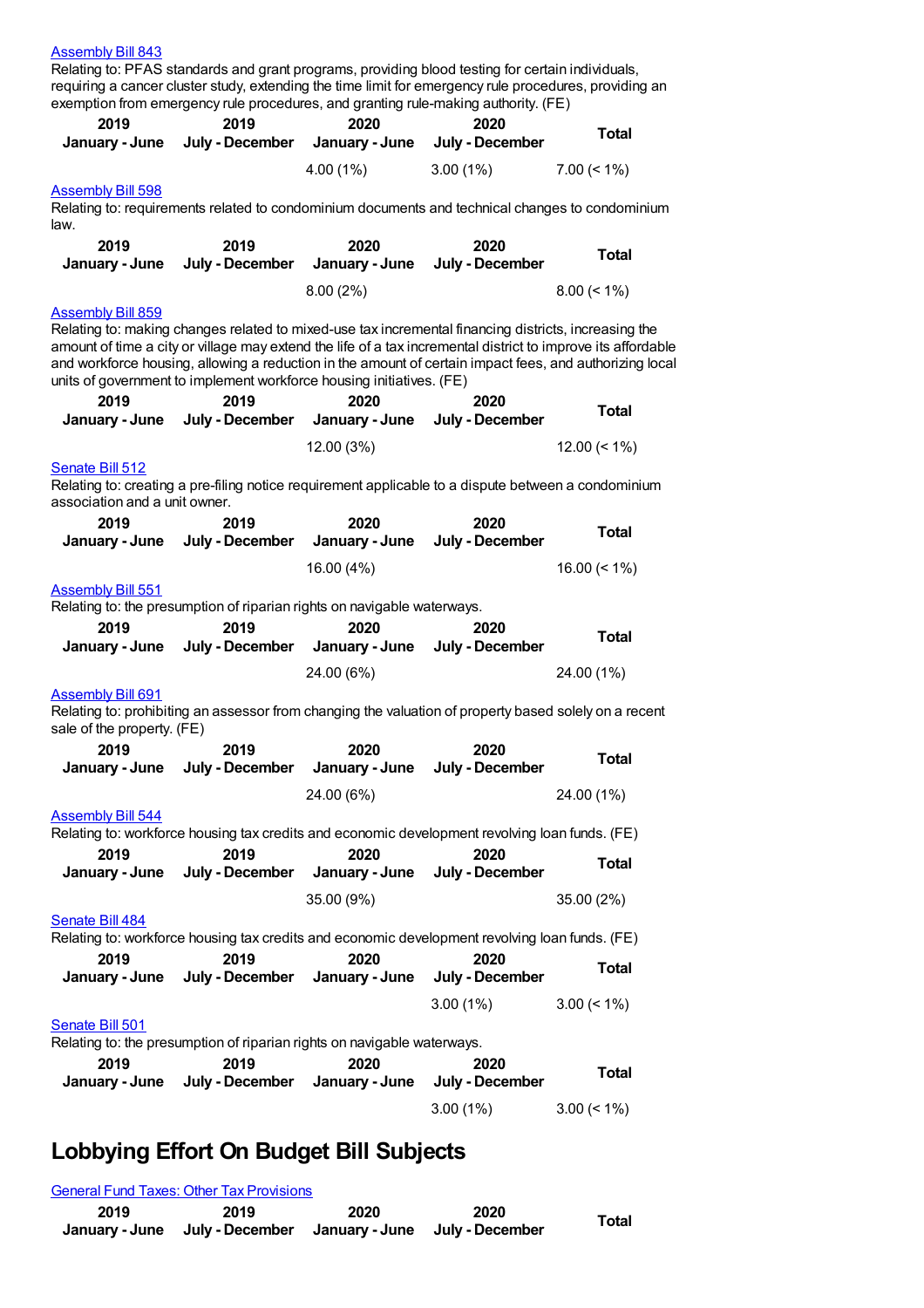| 6.00(1%)                                 |                                                                 |                        |                         | $6.00 (< 1\%)$ |
|------------------------------------------|-----------------------------------------------------------------|------------------------|-------------------------|----------------|
|                                          | <b>Shared Revenue and Tax Relief: Property Tax Credits</b>      |                        |                         |                |
| 2019                                     | 2019                                                            | 2020                   | 2020                    | <b>Total</b>   |
| January - June                           | July - December                                                 | January - June         | July - December         |                |
| 18.00 (3%)                               |                                                                 |                        |                         | 18.00 (1%)     |
| Revenue: Departmentwide                  |                                                                 |                        |                         |                |
| 2019                                     | 2019                                                            | 2020                   | 2020                    | Total          |
| January - June                           | July - December                                                 | January - June         | July - December         |                |
| 30.00 (5%)                               |                                                                 |                        |                         | 30.00 (2%)     |
| <b>Transportation: Departmentwide</b>    |                                                                 |                        |                         |                |
| 2019<br>January - June                   | 2019<br>July - December                                         | 2020<br>January - June | 2020<br>July - December | Total          |
|                                          |                                                                 |                        |                         |                |
| 30.00 (5%)                               |                                                                 |                        |                         | 30.00 (2%)     |
|                                          | <b>Wisconsin Economic Development Corporation</b>               |                        |                         |                |
| 2019<br>January - June                   | 2019<br>July - December                                         | 2020<br>January - June | 2020<br>July - December | Total          |
|                                          |                                                                 |                        |                         |                |
| 30.00 (5%)                               |                                                                 |                        |                         | 30.00 (2%)     |
| 2019                                     | <b>Shared Revenue and Tax Relief: Property Taxation</b><br>2019 | 2020                   | 2020                    |                |
| January - June                           | July - December                                                 | January - June         | July - December         | Total          |
|                                          |                                                                 |                        |                         |                |
| 36.00 (6%)                               |                                                                 |                        |                         | 36.00 (2%)     |
| 2019                                     | <b>General Fund Taxes: Income and Franchise Taxes</b><br>2019   | 2020                   | 2020                    |                |
| January - June                           | July - December                                                 | January - June         | July - December         | Total          |
| 42.00 (7%)                               |                                                                 |                        |                         | 42.00 (2%)     |
| <b>Revenue: State and Local Finance</b>  |                                                                 |                        |                         |                |
| 2019                                     | 2019                                                            | 2020                   | 2020                    |                |
| January - June                           | July - December                                                 | January - June         | July - December         | Total          |
| 48.00 (8%)                               |                                                                 |                        |                         | 48.00 (3%)     |
| <b>Natural Resources: Departmentwide</b> |                                                                 |                        |                         |                |
| 2019                                     | 2019                                                            | 2020                   | 2020                    |                |
| January - June                           | July - December                                                 | January - June         | July - December         | Total          |
| 149.00 (25%)                             |                                                                 |                        |                         | 149.00 (8%)    |

### **Lobbying Effort On Topics Not Yet Assigned A Bill Or Rule Number**

|                                                                  | Property taxes -- Issues related to the taxation of real and personal property. |      |                                                                                                       |              |  |
|------------------------------------------------------------------|---------------------------------------------------------------------------------|------|-------------------------------------------------------------------------------------------------------|--------------|--|
| 2019                                                             | 2019<br>January - June July - December January - June July - December           | 2020 | 2020                                                                                                  | Total        |  |
| $17.84(3%)$ 22.75(5%)                                            |                                                                                 |      |                                                                                                       | 40.59 (2%)   |  |
|                                                                  |                                                                                 |      | Bulkhead lines -- Issues related to the regulation of development on land established within bulkhead |              |  |
| lines                                                            |                                                                                 |      |                                                                                                       |              |  |
| 2019                                                             | 2019<br>January - June July - December January - June July - December           | 2020 | 2020                                                                                                  | Total        |  |
|                                                                  |                                                                                 |      | $29.73(5\%)$ $13.65(3\%)$ $15.72(4\%)$ $22.72(7\%)$ $81.82(5\%)$                                      |              |  |
|                                                                  | Property rights -- Issues related to the regulation of property rights.         |      |                                                                                                       |              |  |
| 2019                                                             | 2019<br>January - June July - December January - June July - December           | 2020 | 2020                                                                                                  | Total        |  |
|                                                                  |                                                                                 |      | $35.67(6%)$ $59.15(13%)$ $27.51(7%)$ $22.72(7%)$ $145.05(8%)$                                         |              |  |
|                                                                  |                                                                                 |      | <u>Tax increment financing -- Issues related to the regulation of tax increment financing.</u>        |              |  |
| 2019                                                             | 2019<br>January - June July - December January - June July - December           | 2020 | 2020                                                                                                  | <b>Total</b> |  |
|                                                                  | $47.56(8\%)$ $13.65(3\%)$ $23.58(6\%)$                                          |      | 68.15 (21%) 152.94 (9%)                                                                               |              |  |
| <u>Wetlands -- Issues related to the regulation of wetlands.</u> |                                                                                 |      |                                                                                                       |              |  |
| 2019                                                             | 2019                                                                            | 2020 | 2020                                                                                                  | Total        |  |